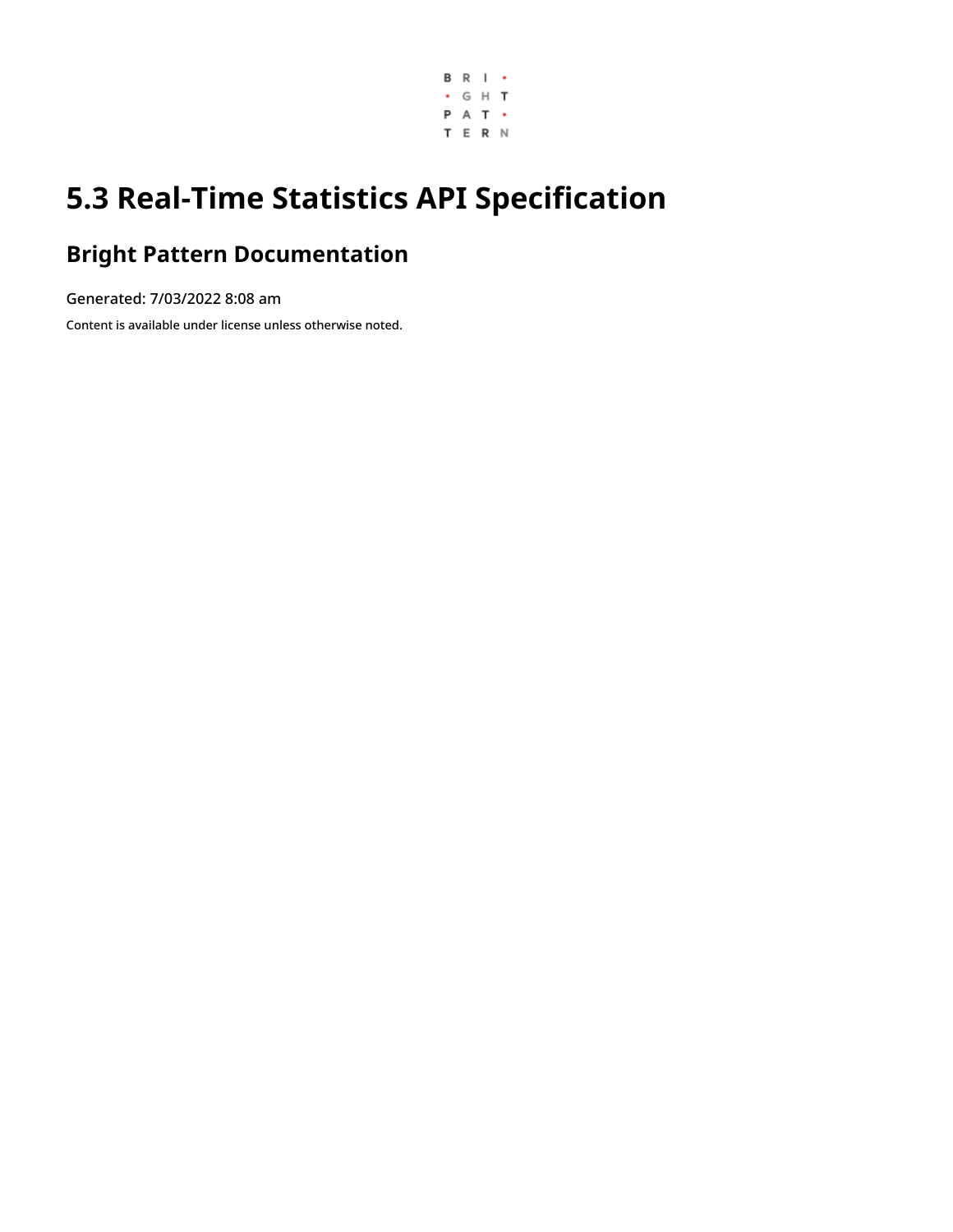#### **Table of Contents**

<span id="page-1-0"></span>

| <b>Table of Contents</b>                              |    |
|-------------------------------------------------------|----|
| <b>List of Real-Time Statistics</b>                   |    |
| Agents (in a team)                                    | 3  |
| Calendar entries                                      | 4  |
| Calls (Inbound)                                       | 4  |
| Records (lists, outbound campaigns, inbound services) | 9  |
| Campaign state (Outbound)                             | 10 |
| <b>Dispositions</b>                                   | 10 |
| Calls (Outbound Dialer)                               | 11 |
| Email                                                 | 14 |
| Configuration and runtime attributes                  | 15 |
|                                                       |    |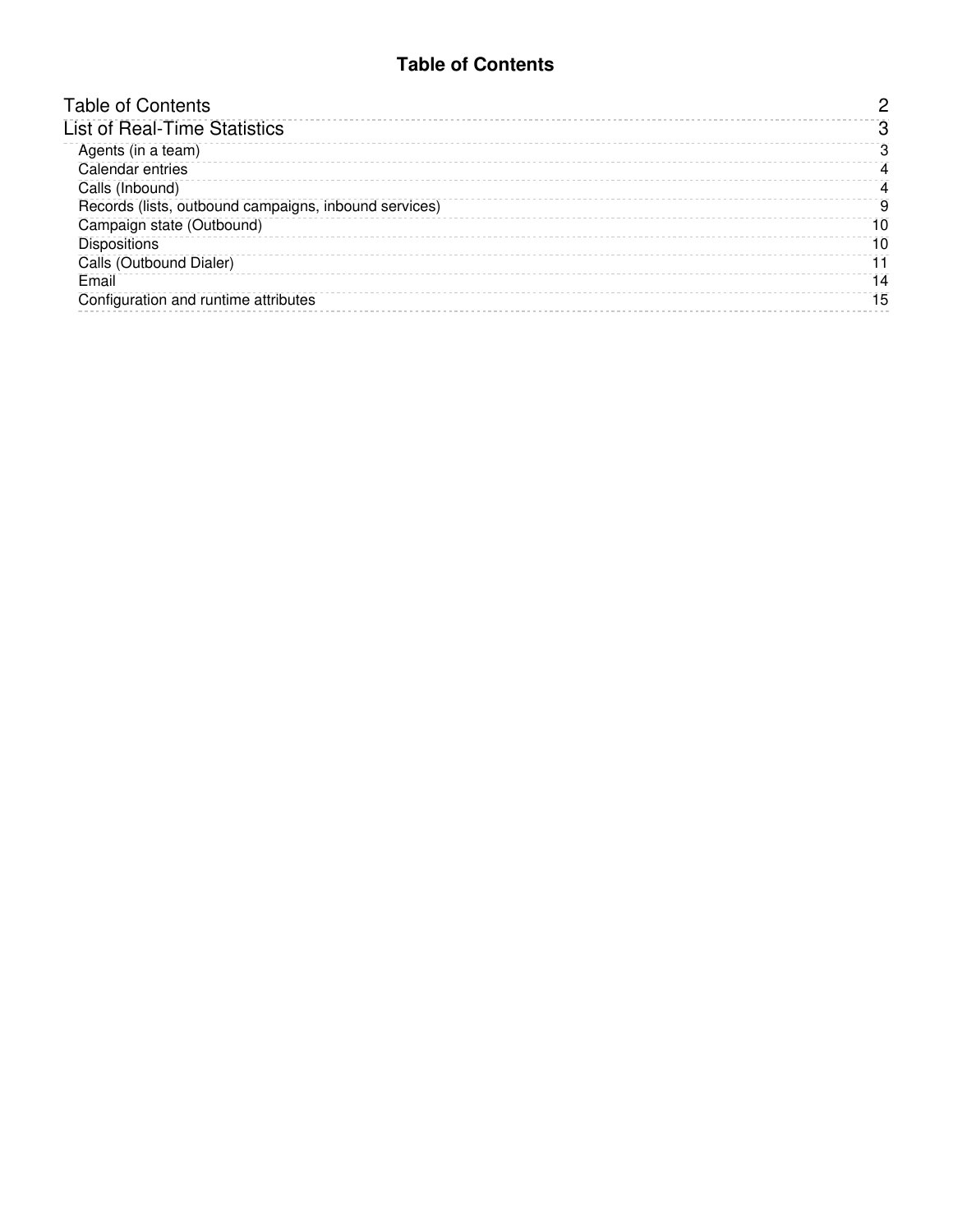## <span id="page-2-0"></span>**List of Real-Time Statistics**

The following is a grid view of all real-time statistics that may be used in the **Bright Pattern Contact Center [Real-Time](https://documenter.getpostman.com/view/6735878/T1DwbtSk?version=latest%7C) Statistics API**. For a complete list view of these statistics including definitions, see All [Real-time](https://help.brightpattern.com/5.3:Reporting-reference-guide/AllMetrics#Wallboard_Metrics) Metrics in the *Reporting Reference Guide*.

#### <span id="page-2-1"></span>**Agents (in a team)**

| <b>Protocol Name</b>                            | Name                                             |                               |                    |                    |   | Applicable to object type        |                          | <b>Campaign/Service type</b> |        |                                    |               |           |  |
|-------------------------------------------------|--------------------------------------------------|-------------------------------|--------------------|--------------------|---|----------------------------------|--------------------------|------------------------------|--------|------------------------------------|---------------|-----------|--|
|                                                 |                                                  | <b>Item User Team Service</b> |                    |                    |   | <b>Aux Calling</b><br>Skill List | Calling<br>List<br>Quota | Inbound                      | Outb - | Outb-<br><b>Preview Predictive</b> | Outb-<br>Auto | SMS Email |  |
| agents_logged                                   | Logged-in agents                                 |                               | x                  | x                  | x |                                  |                          | x                            | x      | x                                  |               | x         |  |
| agents_busy                                     | <b>Busy agents</b>                               |                               | X                  | X                  |   |                                  |                          | X                            | x      | X                                  |               | x         |  |
| agents_in_wrap_up                               | Agents in ACW state                              |                               | x                  | x                  |   |                                  |                          | x                            | x      | X                                  |               | x         |  |
| counted by "capacity" object                    | Number of interactions on<br>agent               | X                             |                    |                    |   |                                  |                          | X                            | x      | x                                  |               | x         |  |
| agents_busy_on_service                          | Agents busy with<br>interactions of this service |                               |                    | x                  |   |                                  |                          | x                            | x      |                                    |               | x         |  |
| agents_ready                                    | Ready agents                                     |                               | X                  | x                  | x |                                  |                          | X                            | x      | x                                  |               | x         |  |
| agents_not_ready                                | Not Ready agents                                 |                               | X                  | X                  |   |                                  |                          | x                            | x      | x                                  |               | x         |  |
| agent_occupancy                                 | Occupancy in<br>campaign/service                 | x                             | X                  | x                  |   |                                  |                          | X                            | x      | x                                  |               | x         |  |
| agent_average_idle_time                         | Average idle time                                | X                             | X                  | x                  |   |                                  |                          | X                            | x      | x                                  |               | x         |  |
| agent_idle_time                                 | Agent idle time                                  | x                             |                    |                    |   |                                  |                          | X                            | X      | x                                  |               |           |  |
| agent_preview_duration                          | Time in Preview                                  | x                             |                    |                    |   |                                  |                          |                              | X      |                                    |               |           |  |
| agent_average_preview_time Average Preview time |                                                  | x                             |                    | x                  |   |                                  |                          |                              | x      |                                    |               |           |  |
| agent_success_ratio_per_day My Success Rate     |                                                  | X                             |                    |                    |   |                                  |                          | X                            | x      | x                                  |               |           |  |
| agent_total_break_time                          | My Break Time                                    | x                             |                    |                    |   |                                  |                          |                              |        |                                    |               |           |  |
| agent_total_busy_time                           | My Busy Time                                     | X                             |                    |                    |   |                                  |                          |                              |        |                                    |               |           |  |
| agent_total_ACW_time                            | My ACW Time                                      | X                             |                    |                    |   |                                  |                          |                              |        |                                    |               |           |  |
| agent_total_ready_time                          | My Ready Time                                    | x                             |                    |                    |   |                                  |                          |                              |        |                                    |               |           |  |
| agent_fcr                                       | <b>First Call Resolution</b>                     | X                             | X                  | x                  |   |                                  |                          |                              |        |                                    |               |           |  |
| agent_nps                                       | Net Promoter Score                               | X                             | X                  | X                  |   |                                  |                          |                              |        |                                    |               |           |  |
| agent_csat                                      | <b>Customer Satisfaction</b>                     | x                             | $\pmb{\mathsf{x}}$ | $\pmb{\mathsf{x}}$ |   |                                  |                          |                              |        |                                    |               |           |  |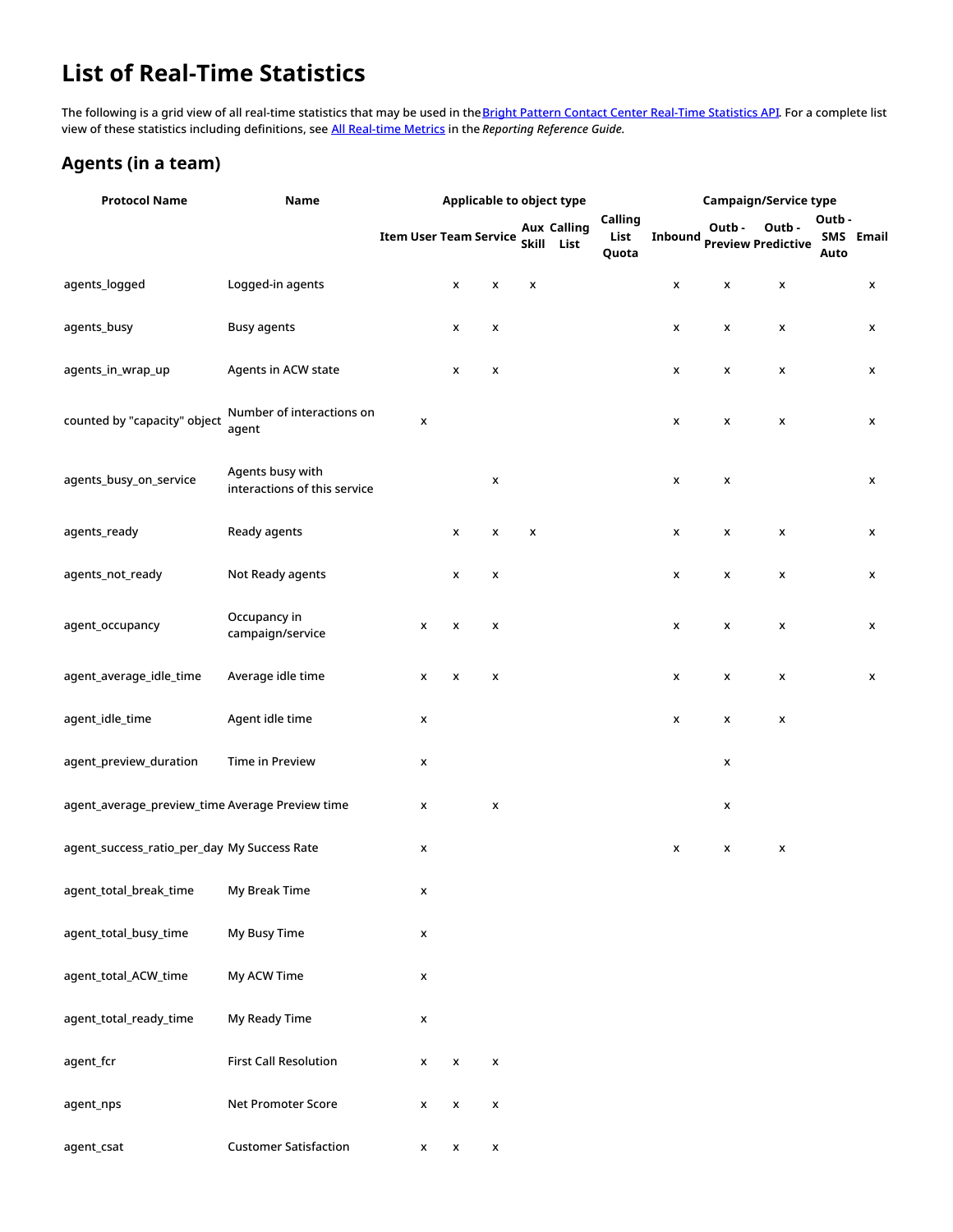| agent_cm1                                       | <b>Custom Survey Metric 1</b>               | $x \times$ |              | $\mathsf{x}$ |   |   |   |
|-------------------------------------------------|---------------------------------------------|------------|--------------|--------------|---|---|---|
| agent_cm2                                       | <b>Custom Survey Metric 2</b>               | $x \times$ | $\mathsf{x}$ |              |   |   |   |
| top_dispositions_per_day                        | <b>Most Frequent</b><br><b>Dispositions</b> | x          |              |              |   |   |   |
| team_success_ratio_per_day My Team Success Rate |                                             |            | x            |              | x | x | x |

### <span id="page-3-0"></span>**Calendar entries**

| <b>Protocol Name</b>                      | Name                              | Applicable to object type |                               |       |      |                                          |         | <b>Campaign/Service type</b> |                                              |        |       |
|-------------------------------------------|-----------------------------------|---------------------------|-------------------------------|-------|------|------------------------------------------|---------|------------------------------|----------------------------------------------|--------|-------|
|                                           |                                   |                           | <b>Item User Team Service</b> | Skill | List | <b>Aux Calling Calling List</b><br>Quota | Inbound | Outb -                       | Outb -<br><b>Preview Predictive SMS Auto</b> | Outb - | Email |
| agent_calendar_pending Calendar reminders |                                   | x                         | $\mathsf{x}$                  |       |      |                                          |         |                              |                                              |        |       |
| agent_calendar_overdue                    | Calendar reminders<br>in the past | x                         | X                             |       |      |                                          |         |                              |                                              |        |       |

### <span id="page-3-1"></span>**Calls (Inbound)**

| <b>Protocol Name</b>           | <b>Name</b>                                        | Applicable to object type                                         |                                  | <b>Campaign/Service type</b>                                             |  |  |  |  |
|--------------------------------|----------------------------------------------------|-------------------------------------------------------------------|----------------------------------|--------------------------------------------------------------------------|--|--|--|--|
|                                |                                                    | <b>Aux Calling</b><br><b>Item User Team Service</b><br>Skill List | Calling<br>List Inbound<br>Quota | Outb<br>Outb-<br>Outb-<br>Email<br><b>Preview Predictive SMS</b><br>Auto |  |  |  |  |
| in_calls_received_per_day      | Inbound<br>interactions<br>received for<br>the day | X                                                                 | X                                | X                                                                        |  |  |  |  |
| in_transfers_received_per_day  | Inbound<br>transfers<br>received for<br>the day    | $\pmb{\mathsf{x}}$<br>X                                           | X                                |                                                                          |  |  |  |  |
| out_transfers_received_per_day | Outbound<br>transfers<br>received for<br>the day   | X<br>X                                                            | X                                |                                                                          |  |  |  |  |
| in_calls_in_ivr                | Inbound<br>calls<br>currently in<br>IVR            | X                                                                 | X                                |                                                                          |  |  |  |  |
| in_calls_self_serviced_per_day | Inbound<br>calls self<br>serviced for<br>the day   | X                                                                 | X                                |                                                                          |  |  |  |  |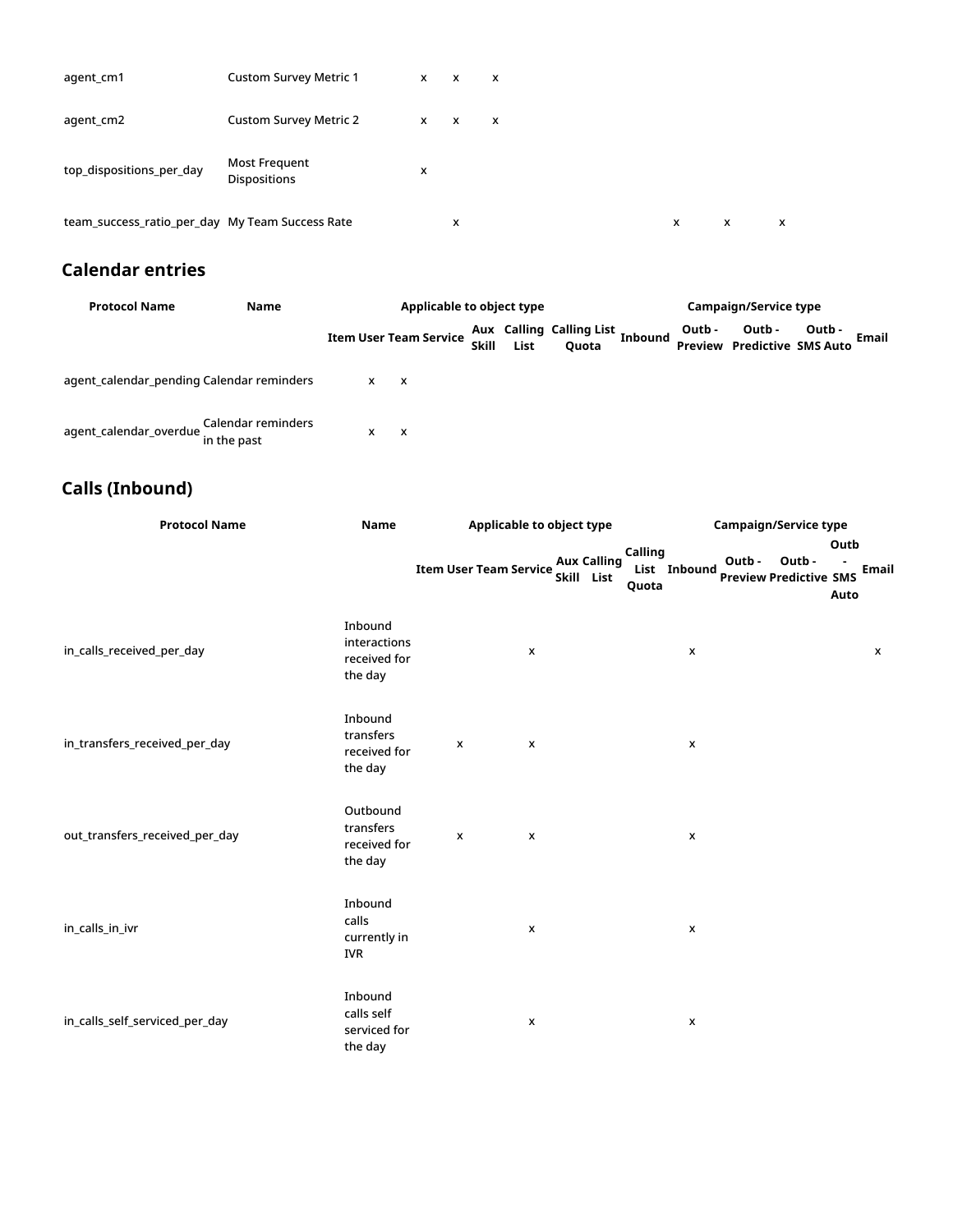| in_calls_abandoned_in_ivr_per_day                                                                                | Inbound<br>calls<br>abandoned<br>in IVR for<br>the day                    | x      | $\pmb{\times}$     |
|------------------------------------------------------------------------------------------------------------------|---------------------------------------------------------------------------|--------|--------------------|
| in_calls_abandoned_total_per_day                                                                                 | Inbound<br>calls<br>abandoned<br>for the day                              | x      | X                  |
| in_calls_abandoned_percent_per_day                                                                               | Percentage<br>of inbound<br>calls<br>abandoned<br>for the day             | x      | $\pmb{\mathsf{x}}$ |
| in_calls_dropped_in_ivr_per_day                                                                                  | Inbound<br>calls<br>dropped by<br>system in<br>IVR for the<br>day         | x      | X                  |
| in_calls_queued_per_day                                                                                          | Inbound<br>calls queued<br>for the day                                    | x      | x                  |
| in_calls_first_time_queued_per_day                                                                               | Inbound<br>calls first<br>time<br>queued for<br>the day                   |        | x                  |
| in_calls_waiting                                                                                                 | Inbound<br>interactions<br>currently in<br>queue                          | X<br>x | X<br>х             |
| in_calls_in_progress (renamed from<br>in_calls_waiting_or_active, merged with<br>in_email_waiting_in_all_queues) | Inbound<br>interactions<br>currently in<br>IVR, queue<br>or on<br>agents  | X      | X<br>X             |
| in_calls_abandoned_in_queue_per_day                                                                              | Inbound<br>calls<br>abandoned<br>in queue for<br>the day                  | x      | X                  |
| in_calls_abandoned_in_queue_ratio_per_day                                                                        | Percentage<br>of inbound<br>calls<br>abandoned<br>in queue for<br>the day | X      | X                  |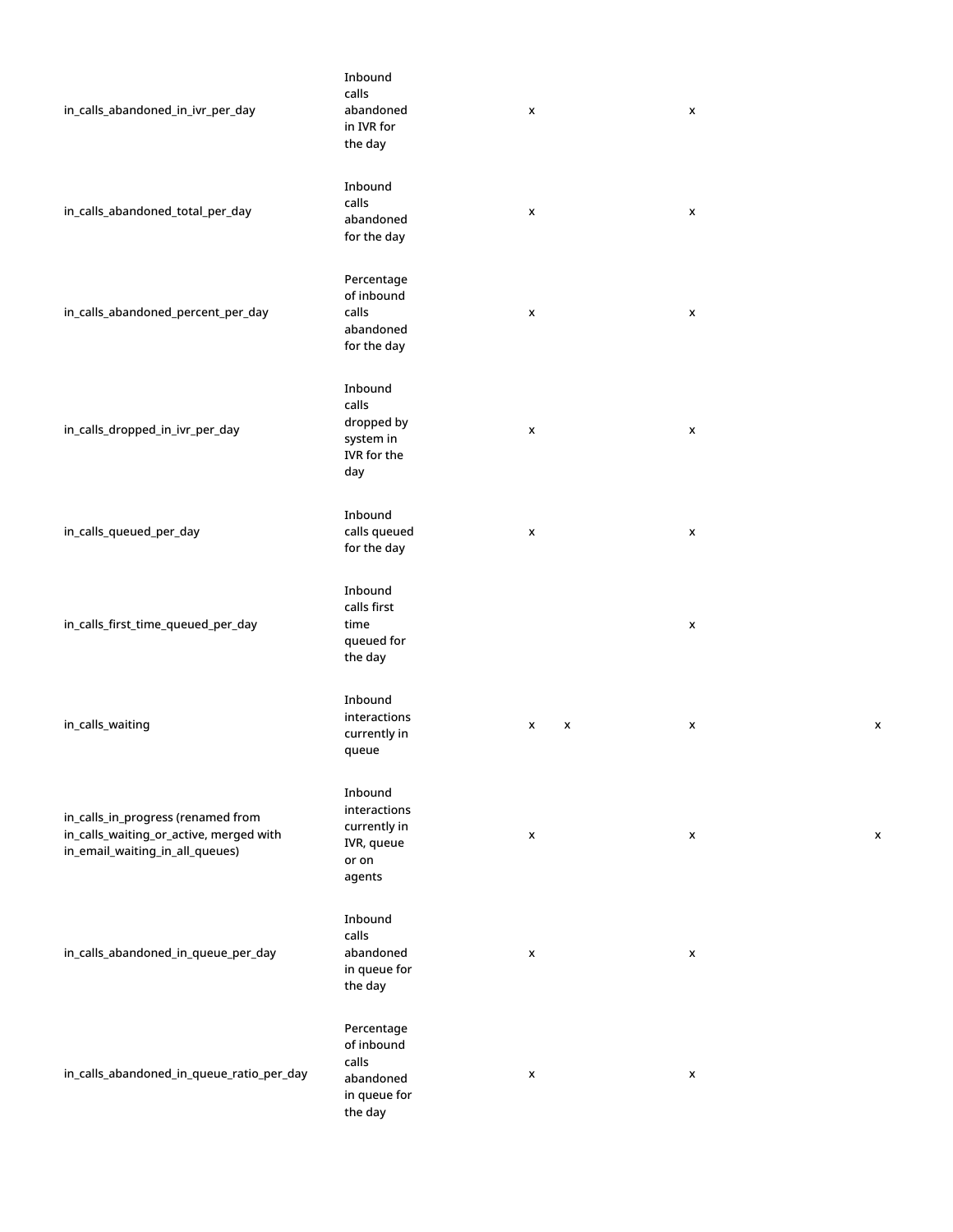| in_calls_short_abandoned_in_queue_per_day       | Inbound<br>calls short<br>abandoned<br>in queue for<br>the day                              | $\pmb{\mathsf{x}}$ | $\pmb{\mathsf{x}}$ |                    |
|-------------------------------------------------|---------------------------------------------------------------------------------------------|--------------------|--------------------|--------------------|
| in_calls_short_abandoned_in_queue_ratio_per_day | Percentage<br>of inbound<br>calls short<br>abandoned<br>in queue for<br>the day             | $\pmb{\mathsf{x}}$ | $\pmb{\mathsf{x}}$ |                    |
| in_calls_dropped_in_queue_per_day               | Inbound<br>calls<br>dropped by<br>system in<br>queue for<br>the day                         | $\pmb{\mathsf{x}}$ | $\pmb{\mathsf{x}}$ |                    |
| service_level                                   | Percentage<br>of inbound<br>interactions<br>answered in<br>Service<br>Level                 | X                  | x                  | $\pmb{\times}$     |
| service_level_per_day                           | Percentage<br>of inbound<br>interactions<br>answered in<br>Service<br>Level over<br>the day | $\pmb{\mathsf{x}}$ | $\pmb{\mathsf{x}}$ |                    |
| service_level_target                            | Inbound<br>Service<br>Level target                                                          | X                  | x                  | X                  |
| service_level_threshold_time                    | Inbound<br>Service<br>Level<br>threshold                                                    | $\pmb{\mathsf{x}}$ | $\pmb{\mathsf{x}}$ | $\pmb{\mathsf{x}}$ |
| in_max_wait_time                                | Max<br>inbound<br>wait time                                                                 | X<br>x             | $\pmb{\mathsf{x}}$ |                    |
| in_ewt                                          | Estimated<br>wait time                                                                      | $\pmb{\mathsf{x}}$ | X                  |                    |
| in_calls_routed_per_day                         | Inbound<br>calls routed<br>to agents<br>for the day                                         | $\pmb{\mathsf{x}}$ | $\pmb{\mathsf{x}}$ |                    |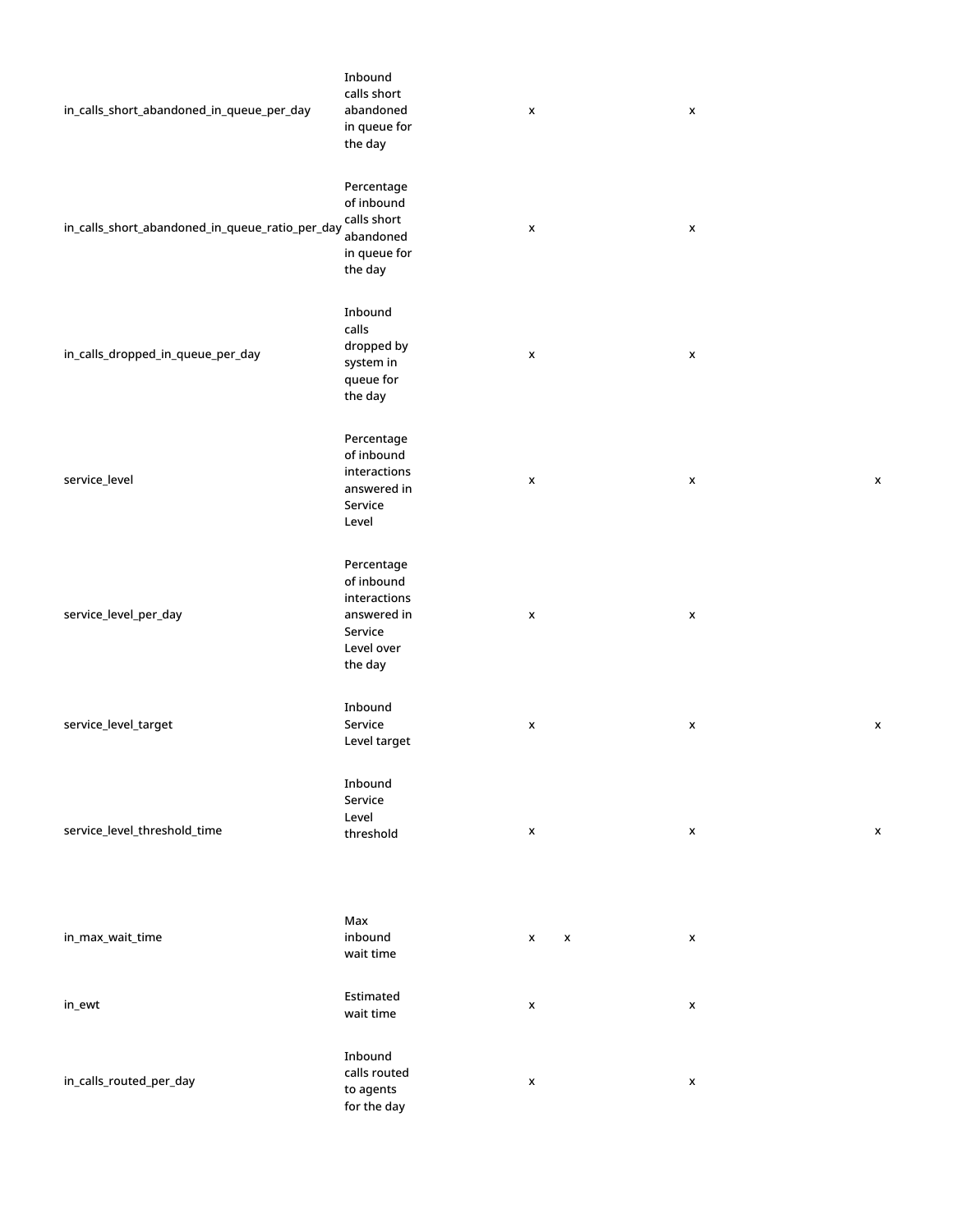| in_calls_ringing                        | Inbound<br>calls<br>currently<br>ringing                                                |        | X | X                  |   |
|-----------------------------------------|-----------------------------------------------------------------------------------------|--------|---|--------------------|---|
| in_calls_handled_per_day                | Inbound<br>interactions<br>handled by<br>agents for<br>the day                          | X<br>X | X | $\pmb{\mathsf{x}}$ | X |
| in_calls_handled_percent_per_day        | Percentage<br>of inbound<br>calls<br>handled for<br>the day                             |        | X | X                  |   |
| in_calls_first_time_handled_per_day     | Unique<br>Inbound<br>calls<br>handled by<br>agents for<br>the day                       | X      | X | $\pmb{\mathsf{x}}$ |   |
| in_calls_put_on_hold_per_day            | Inbound<br>interactions<br>being put<br>on hold by<br>agent(s) for<br>the day           | x      |   | $\pmb{\mathsf{x}}$ |   |
| in_calls_first_time_put_on_hold_per_day | Unique<br>inbound<br>interactions<br>being put<br>on hold by<br>agent(s) for<br>the day | X      |   | $\pmb{\mathsf{x}}$ |   |
| in_calls_rejected_per_day               | Inbound<br>calls<br>rejected or<br>unanswered<br>by agents<br>for the day               | X      | X | $\pmb{\mathsf{x}}$ |   |
| in_calls_abandoned_ringing_per_day      | Inbound<br>calls<br>abandoned<br>while<br>ringing for<br>the day                        |        | X | X                  |   |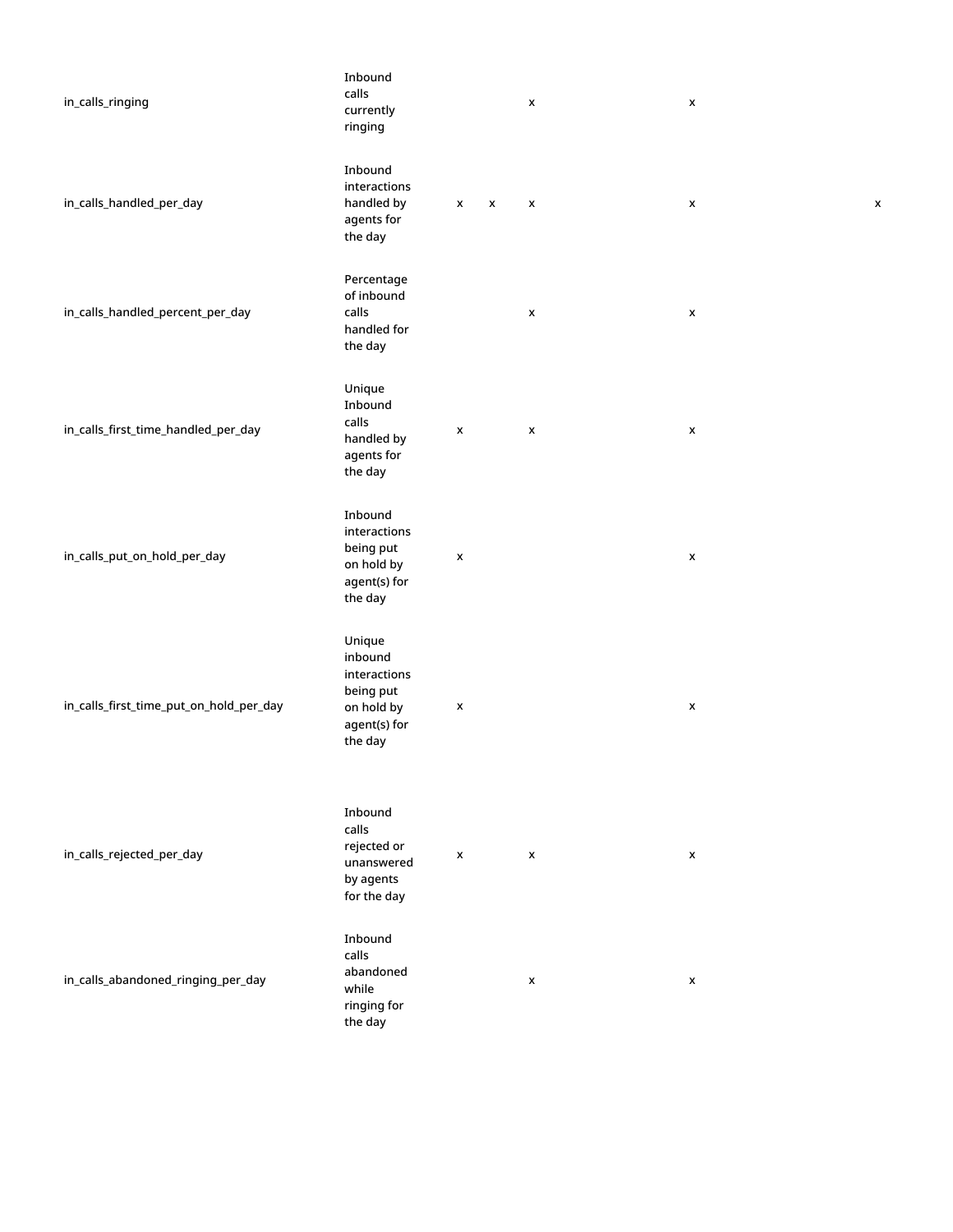| in_calls_dropped_ringing_per_day                             | Inbound<br>calls<br>dropped by<br>system<br>while<br>ringing for<br>the day                |                    |   | X                  |   | $\pmb{\mathsf{x}}$ |   |   |                    |
|--------------------------------------------------------------|--------------------------------------------------------------------------------------------|--------------------|---|--------------------|---|--------------------|---|---|--------------------|
| in_calls_active_on_agents (renamed from<br>in_calls_talking) | Inbound<br>interactions<br>currently<br>handled by<br>agents                               | $\pmb{\mathsf{x}}$ |   | x                  | X | $\pmb{\mathsf{x}}$ |   |   | X                  |
| in_calls_disconnected_talking_per_day                        | Inbound<br>calls<br>released by<br>callers for<br>the day                                  |                    |   | X                  |   | x                  |   |   |                    |
| in_calls_dropped_talking_per_day                             | Inbound<br>calls<br>released by<br>agents for<br>the day                                   | $\pmb{\mathsf{x}}$ |   | X                  |   | x                  |   |   |                    |
| in_calls_duration_average_per_day                            | Inbound<br>calls<br>duration<br>average for<br>the day                                     | X                  |   | X                  |   | X                  |   |   |                    |
| in_calls_duration_total_per_day                              | Inbound<br>calls<br>duration<br>total for the<br>day                                       | X                  |   | X                  |   | $\pmb{\mathsf{x}}$ |   |   |                    |
| in_calls_transferred_per_day                                 | Inbound<br>interactions<br>transferred<br>by agents<br>for the day                         | $\pmb{\mathsf{x}}$ |   | X                  |   | $\pmb{\mathsf{x}}$ |   |   |                    |
| in_average_speed_of_answer                                   | For calls,<br>average<br>speed of<br>answer. For<br>emails,<br>average<br>time to<br>reply |                    |   | x                  |   | $\pmb{\mathsf{x}}$ |   |   | X                  |
| calls_average_handling_time_per_day                          | Average<br>Handle time                                                                     | X                  | X | $\pmb{\mathsf{x}}$ |   | X                  | x | X | $\pmb{\mathsf{x}}$ |
| calls_average_acw_time_per_day                               | Average<br><b>ACW Time</b>                                                                 | X                  | X | x                  |   | x                  | X | X |                    |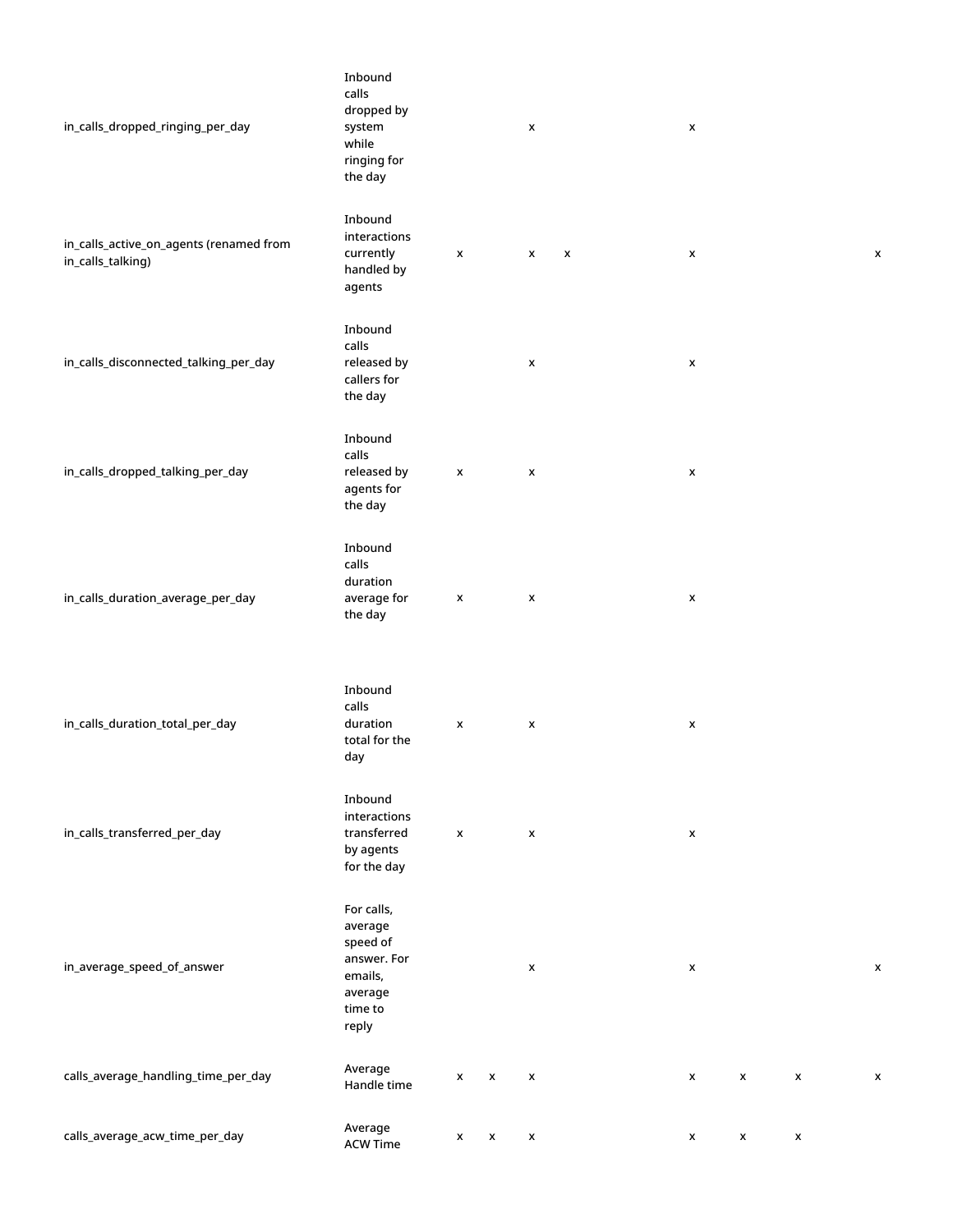| agent_call_handling_rate       | Call<br>handling<br>rate per<br>hour          | x |   | x | X | $\boldsymbol{\mathsf{x}}$ |
|--------------------------------|-----------------------------------------------|---|---|---|---|---------------------------|
| in_callbacks_requested_per_day | Callbacks<br>requested<br>for the day         |   | X | x |   |                           |
| in_callbacks_waiting           | Callbacks<br>currently<br>waiting in<br>queue |   | X | x |   |                           |

## <span id="page-8-0"></span>**Records (lists, outbound campaigns, inbound services)**

| <b>Protocol Name</b>                                 | Name                                                                 |                               | Applicable to object type |                                  |                    |              | <b>Campaign/Service type</b> |                                        |                              |  |  |
|------------------------------------------------------|----------------------------------------------------------------------|-------------------------------|---------------------------|----------------------------------|--------------------|--------------|------------------------------|----------------------------------------|------------------------------|--|--|
|                                                      |                                                                      | <b>Item User Team Service</b> |                           | <b>Aux Calling</b><br>Skill List | Calling<br>Quota   | List Inbound | Outb-                        | Outb-<br><b>Preview Predictive SMS</b> | Outb<br><b>Email</b><br>Auto |  |  |
| records_total                                        | Total number of<br>records in active<br>lists                        |                               | X                         | X                                | $\pmb{\mathsf{X}}$ |              | X                            | X                                      | X                            |  |  |
| records_completed                                    | Completed records<br>in active lists                                 |                               | X                         | X                                | X                  |              | X                            | X                                      | X                            |  |  |
| records_with_assigned_agents_completed with personal | Completed records<br>agent assignments                               | X                             | X                         | X                                |                    |              | X                            |                                        |                              |  |  |
| records_remaining                                    | Remaining records<br>in active lists                                 |                               | X                         | X                                | $\mathsf X$        |              | X                            | X                                      | X                            |  |  |
| records_quota                                        | Quota of successes<br>for the calling list<br>quota group            |                               |                           |                                  | X                  |              |                              |                                        |                              |  |  |
| records_successes                                    | Number of records<br>with a success<br>disposition                   |                               | X                         |                                  | X                  |              |                              |                                        | X                            |  |  |
| records_out_of_quota                                 | Number of records<br>in quota groups<br>that reached quota<br>limits |                               | X                         |                                  |                    |              |                              |                                        |                              |  |  |
| records_with_assigned_agents_remaining               | Remaining<br>rercords with<br>personal agent<br>assignments          | $\mathsf X$                   | X                         | X                                |                    |              | $\pmb{\mathsf{X}}$           |                                        |                              |  |  |
| records_in_dnc                                       | Number of records<br>excluded by DNC<br>lists from Active<br>Lists   |                               | X                         | X                                |                    |              | X                            | X                                      |                              |  |  |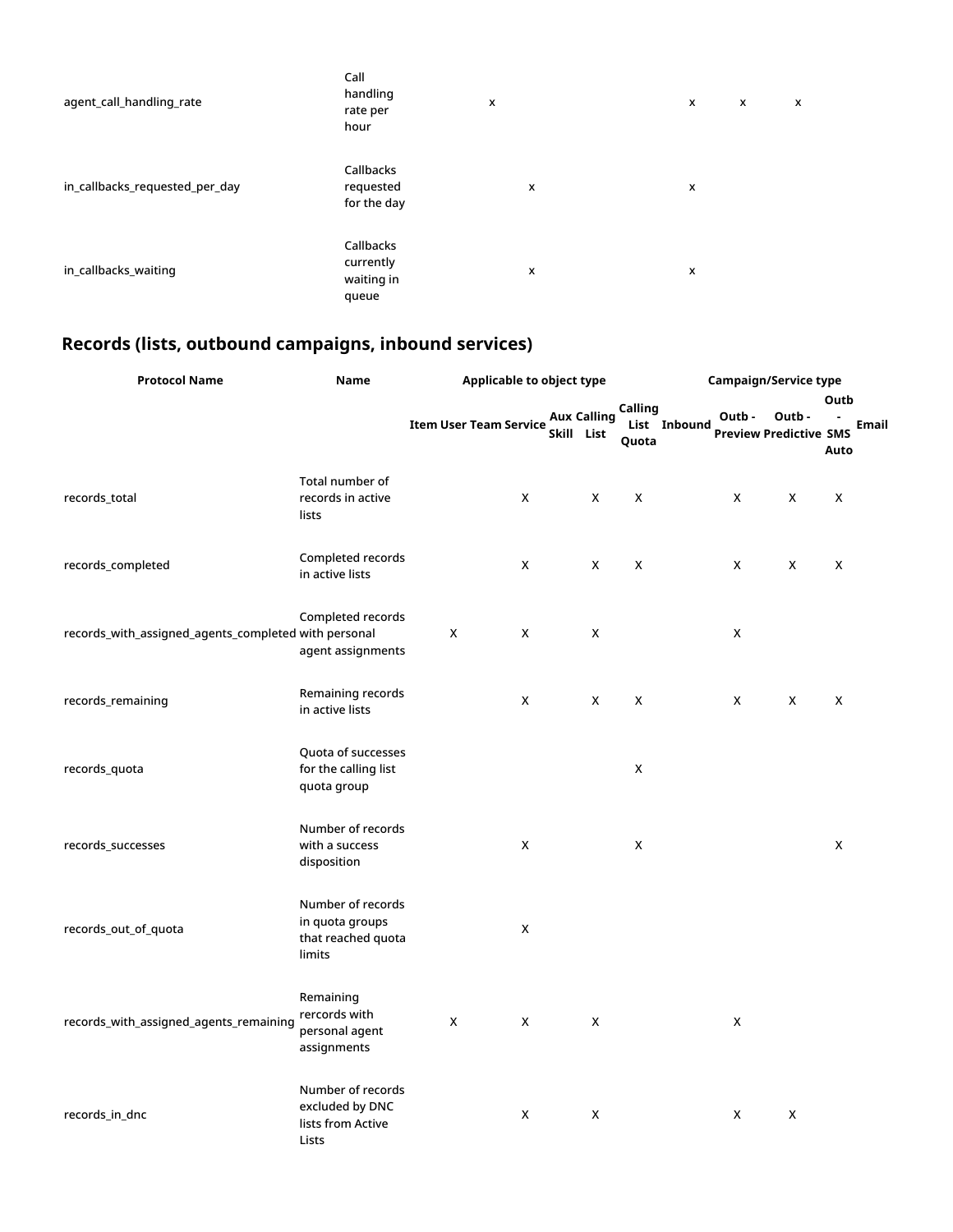| records_attempted_per_day       | Records attempted<br>for the day                      |   | X | X              | X | X | X |
|---------------------------------|-------------------------------------------------------|---|---|----------------|---|---|---|
| records_attempted_ratio_per_day | Percentage of<br>records attempted<br>for the day     |   | X | $\mathsf X$    | X | X | X |
| records_accepted_per_day        | Records previewed<br>for the day                      | X | X |                | X |   |   |
| records_skipped_per_day         | Records skipped<br>for the day                        | X | X |                | X |   |   |
| records_skipped_ratio_per_day   | Percentage of<br>records skipped for<br>the day       | X | X |                | X |   |   |
| records_completed_per_day       | Records completed<br>for the day                      |   | X | X              | X | X | X |
| records_completed_ratio_per_day | Percentage of<br>records completed<br>for the day     |   | X | X              | X | X | X |
| records_completed_ratio         | Percentage of<br>records completed<br>in active lists |   | X | $\pmb{\times}$ | X | X | X |
| records_progress                | Records state chart                                   |   | X | X              | X | X | X |
| records_dialable                | Records Dialable<br><b>Right Now</b>                  |   | X | X              | X | X | X |
| records_expired                 | Records Expired                                       |   | X | $\mathsf X$    | X | X |   |

## <span id="page-9-0"></span>**Campaign state (Outbound)**

| <b>Protocol Name</b>           | Name                                                                | Applicable to object type                                                                                                 |                          | <b>Campaign/Service type</b> |        |                                         |                       |  |  |
|--------------------------------|---------------------------------------------------------------------|---------------------------------------------------------------------------------------------------------------------------|--------------------------|------------------------------|--------|-----------------------------------------|-----------------------|--|--|
|                                |                                                                     | Item User Team Service $\frac{\mathsf{Aux}}{\mathsf{A} \cdot \mathsf{B} \cdot \mathsf{A} \cdot \mathsf{B}}$<br>Skill List | Calling<br>List<br>Quota | <b>Inbound</b>               | Outb - | Outb -<br><b>Preview Predictive SMS</b> | Outb<br>Email<br>Auto |  |  |
| out campaign mode              | Campaign mode                                                       |                                                                                                                           |                          |                              | X      | X                                       | $\times$              |  |  |
| out_campaign_duration_forecast | Estimated campaign<br>duration                                      | X                                                                                                                         |                          |                              | X      | X                                       | X                     |  |  |
| out average success rate       | Average Success Rate -<br>percentage of successful<br>call attempts |                                                                                                                           |                          |                              |        | X                                       | х                     |  |  |

## <span id="page-9-1"></span>**Dispositions**

| <b>Protocol Name</b> | Name | Applicable to object type | <b>Campaign/Service type</b> |
|----------------------|------|---------------------------|------------------------------|
|                      |      |                           |                              |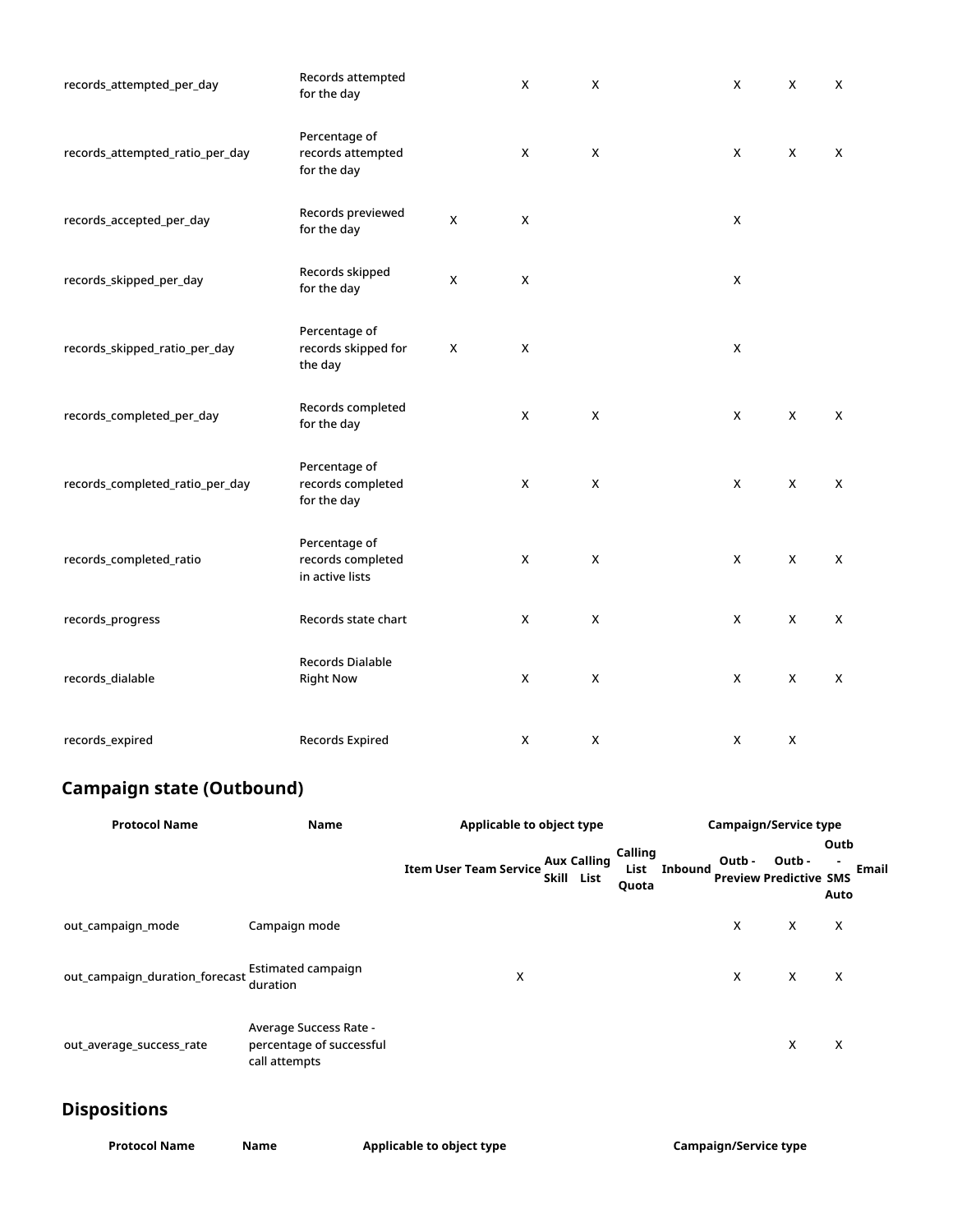|                                  | <b>Item User Team Service</b> | Aux Calling<br>Skill List | Calling List<br>Quota | <b>Inbound</b> | Outb -<br>Preview | Outb -<br>Predictive | Outb - SMS<br>Email<br>Auto |
|----------------------------------|-------------------------------|---------------------------|-----------------------|----------------|-------------------|----------------------|-----------------------------|
| calls dispositions per day       | X                             |                           |                       | X.             | X                 | $\mathsf{X}$         |                             |
| calls dispositions ratio per day | х                             |                           |                       | X.             | $\mathsf{X}$      | $\mathsf{X}$         |                             |

## <span id="page-10-0"></span>**Calls (Outbound Dialer)**

| <b>Protocol Name</b>                     | Name                                                                    | Applicable to object type                   |                                        |              | Campaign/Service type |                                        |                   |              |  |  |
|------------------------------------------|-------------------------------------------------------------------------|---------------------------------------------|----------------------------------------|--------------|-----------------------|----------------------------------------|-------------------|--------------|--|--|
|                                          |                                                                         | <b>Item User Team Service</b><br>Skill List | Calling<br><b>Aux Calling</b><br>Quota | List Inbound | Outb-                 | Outb-<br><b>Preview Predictive SMS</b> | Outb<br>٠<br>Auto | <b>Email</b> |  |  |
| out_calls_current_call_rate              | Outbound<br>current calling<br>rate                                     | X                                           |                                        |              | X                     | X                                      |                   |              |  |  |
| out_calls_placed_per_day                 | Outbound call<br>attempts for<br>the day                                | X                                           |                                        | X            | X                     | X                                      | X                 |              |  |  |
| out_calls_in_progress                    | Outbound call<br>attempts<br>currently in<br>progress                   | X                                           |                                        | X            | X                     | X                                      |                   |              |  |  |
| out_calls_failed_per_day                 | Outbound calls<br>attemtps failed<br>fo the day                         | X                                           |                                        | x            | x                     | x                                      |                   |              |  |  |
| out_calls_answered_per_day               | Outbound<br>successful calls<br>attempts for<br>the day                 | x                                           |                                        | x            | X                     | X                                      |                   |              |  |  |
| out_calls_answered_ratio_per_day         | Percentage of<br>outbound<br>successful call<br>attempts for<br>the day | X                                           |                                        | X            | X                     | X                                      |                   |              |  |  |
| out_calls_in_ivr                         | Outbound calls<br>currently in IVR                                      | X                                           |                                        |              |                       | X                                      |                   |              |  |  |
| out_calls_self_serviced_per_day          | Outbound calls<br>self serviced for<br>the day                          | X                                           |                                        |              |                       | $\pmb{\mathsf{x}}$                     |                   |              |  |  |
| out_calls_abandoned_in_ivr_per_day       | Outbound calls<br>abandoned in<br>IVR for the day                       | $\pmb{\mathsf{X}}$                          |                                        |              |                       | $\mathsf X$                            |                   |              |  |  |
| out_calls_abandoned_in_ivr_ratio_per_day | Percentage of<br>outbound calls<br>abandoned in<br>IVR for the day      | $\mathsf X$                                 |                                        |              |                       | $\pmb{\times}$                         |                   |              |  |  |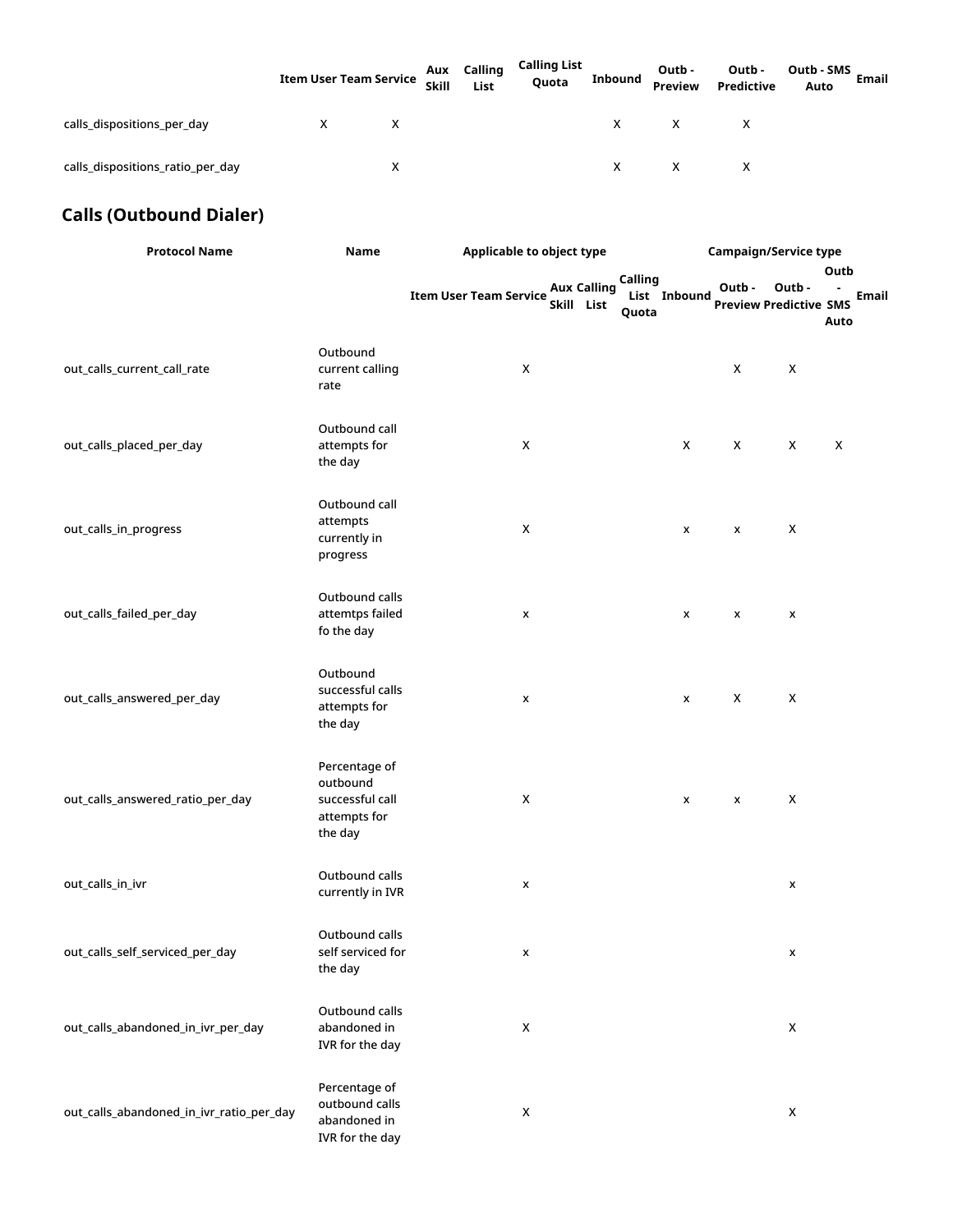| out_calls_dropped_in_ivr_per_day                        | Outbound calls<br>dropped in IVR<br>for the day                                                     | X              | X                  |
|---------------------------------------------------------|-----------------------------------------------------------------------------------------------------|----------------|--------------------|
| out_calls_queued_per_day                                | Outbound calls<br>queued for the<br>day                                                             | X              | x                  |
| out_calls_waiting                                       | Outbound calls<br>currently in<br>queue                                                             | X              | $\pmb{\mathsf{x}}$ |
| out_calls_abandoned_in_queue_per_day                    | Outbound calls<br>abandoned in<br>queue for the<br>day                                              | X              | X                  |
| out_calls_abandoned_in_queue_ratio_per_day abandoned in | Percentage of<br>outbound calls<br>queue for the<br>day                                             | $\pmb{\times}$ | X                  |
| out_calls_dropped_in_queue_per_day                      | Outbound calls<br>dropped in<br>queue for the<br>day                                                | X              | X                  |
| out_calls_unattended_per_day                            | Outbound<br>answered calls<br>that did not<br>connect to<br>agent in<br>compliance<br>time, per day | X              | X                  |

| out_calls_unattended_ratio_per_day | Percentage of<br>calls that did<br>not connect to<br>agent in<br>compliance<br>time, per day | x              | x |
|------------------------------------|----------------------------------------------------------------------------------------------|----------------|---|
| out_calls_routed_per_day           | Outbound calls<br>routed to<br>agents for the<br>day                                         | x              | x |
| out_calls_ringing                  | Outbound calls<br>delivered to<br>agents and<br>currently<br>ringing                         | $\pmb{\times}$ | x |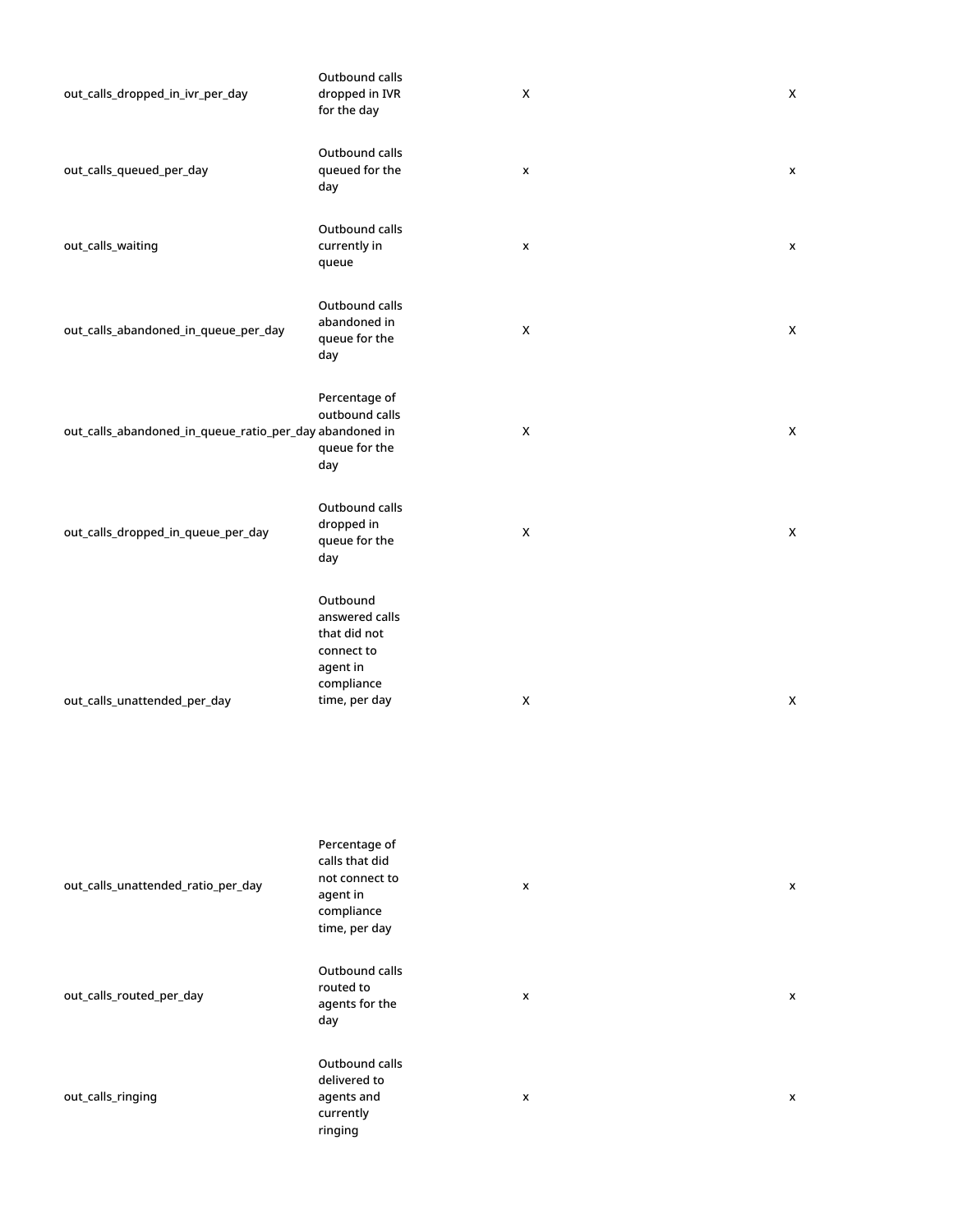| out_calls_abandoned_ringing_per_day                                     | Outbound calls<br>abandoned<br>while ringing<br>for the day                                                                                       |                    |   | X |  |   | X                  |   |
|-------------------------------------------------------------------------|---------------------------------------------------------------------------------------------------------------------------------------------------|--------------------|---|---|--|---|--------------------|---|
| out_calls_dropped_ringing_per_day                                       | Outbound calls<br>dropped while<br>ringing for the<br>day                                                                                         |                    |   | X |  |   | X                  |   |
| out_calls_duration_average_per_day                                      | Outbound calls<br>duration<br>average for the<br>day                                                                                              | x                  |   | x |  | X | x                  |   |
| out_calls_duration_total_per_day                                        | Outbound calls<br>duration total<br>for the day                                                                                                   | $\pmb{\mathsf{x}}$ |   | x |  | X | x                  |   |
| out_calls_rejected_per_day                                              | Outbound calls<br>rejected or<br>unanswered by<br>agents for the<br>day                                                                           | X                  | X | X |  |   | x                  |   |
| out_calls_handled_per_day                                               | Outbound<br>interactions<br>handled by<br>agents for the<br>day. For email -<br>number of<br>unsolicited<br>emails and<br>follow-up<br>responses. | X                  | x | x |  |   | x                  | X |
| out_calls_active_on_agents (renamed from<br>out_calls_talking)          | Outbound<br>interactions<br>currently<br>handled by<br>agents                                                                                     |                    |   | x |  | X | x                  | х |
| out_calls_disconnected_talking_per_day                                  | Outbound calls<br>released by<br>remote party<br>for the day                                                                                      |                    |   | x |  | X | x                  |   |
| out_calls_dropped_talking_per_day                                       | Outbound calls<br>released by<br>agent for the<br>day                                                                                             |                    |   | x |  | X | X                  |   |
| out_calls_transferred_per_day                                           | Outbound calls<br>transferred by<br>agents for the<br>day                                                                                         |                    |   | x |  | X | x                  | X |
| out_calls_in_progress (renamed from<br>out_calls_in_progress_or_active) | Outbound<br>interactions in<br>any stage                                                                                                          |                    |   | x |  | X | $\pmb{\mathsf{x}}$ |   |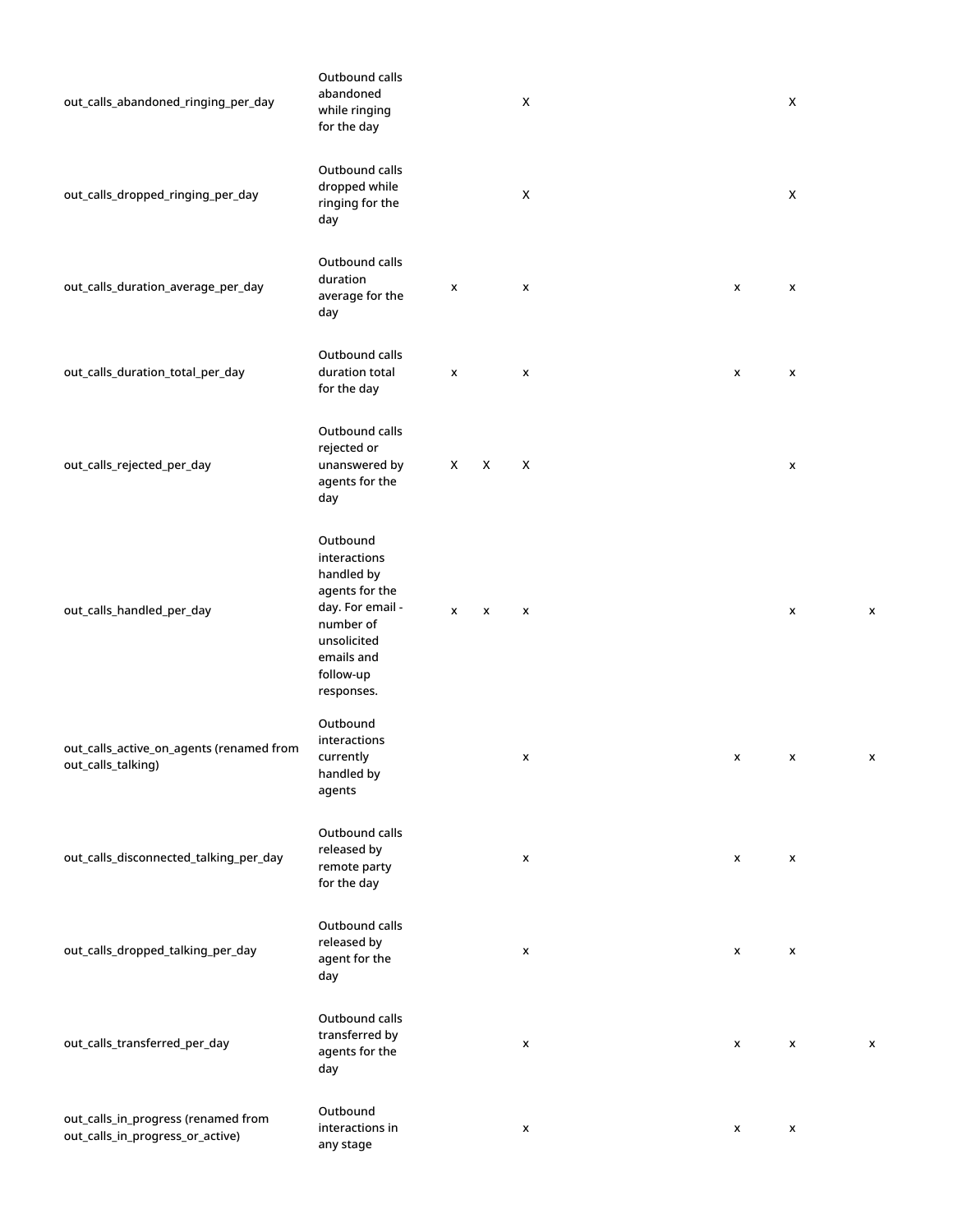| out_calls_abandoned_per_day       | Outbound calls<br>abandoned at<br>any stage for<br>the day                  | X | X | х |
|-----------------------------------|-----------------------------------------------------------------------------|---|---|---|
| out calls abandoned ratio per day | Percentage of<br>outbound calls<br>abandoned at<br>any stage for<br>the day | x | x | х |

## <span id="page-13-0"></span>**Email**

| <b>Protocol Name</b>                                                                 | Name                                                                       | Applicable to object type     |   |            |                    |                  | <b>Campaign/Service type</b> |                                        |        |              |       |  |  |
|--------------------------------------------------------------------------------------|----------------------------------------------------------------------------|-------------------------------|---|------------|--------------------|------------------|------------------------------|----------------------------------------|--------|--------------|-------|--|--|
|                                                                                      |                                                                            | <b>Item User Team Service</b> |   | Skill List | <b>Aux Calling</b> | Calling<br>Quota | List Inbound                 | Outb-<br><b>Preview Predictive SMS</b> | Outb - | Outb<br>Auto | Email |  |  |
| in_emails_joined_existing_cases<br>(renamed from<br>in_emails_joined_existing_queue) | number of inbound<br>emails joined to<br>already existing case,<br>per day | X                             | X |            |                    |                  |                              |                                        |        |              | x     |  |  |
| in_email_received_new_per_day                                                        | Inbound interactions<br>received for the day<br>for new cases              | $\pmb{\times}$                | X |            |                    |                  |                              |                                        |        |              | x     |  |  |
| in_email_carried_over                                                                | Inbound emails<br>carried over from<br>previous day                        | X                             | X |            |                    |                  |                              |                                        |        |              | x     |  |  |
| in_email_carried_over_new                                                            | Inbound emails<br>carried over from<br>previous day for new<br>cases       | X                             | X |            |                    |                  |                              |                                        |        |              | X     |  |  |
| in_email_offered_per_day                                                             | Inbound emails<br>offered to agent for<br>the day                          | $\pmb{\times}$                |   |            |                    |                  |                              |                                        |        |              | X     |  |  |
| in_email_rejected_per_day                                                            | Inbound emails<br>unanswered for the<br>day                                | x                             | X |            |                    |                  |                              |                                        |        |              | x     |  |  |
| in_email_pulled_per_day                                                              | Inbound emails pulled<br>by agent for the day                              | X                             |   |            |                    |                  |                              |                                        |        |              | x     |  |  |
| in_email_processed_replied_per_day                                                   | Inbound emails<br>replied for the day                                      | x                             | X |            |                    |                  |                              |                                        |        |              | x     |  |  |
| in_email_processed_noreply_per_day                                                   | Inbound emails closed<br>without reply for the<br>day                      | X                             | X |            |                    |                  |                              |                                        |        |              | X     |  |  |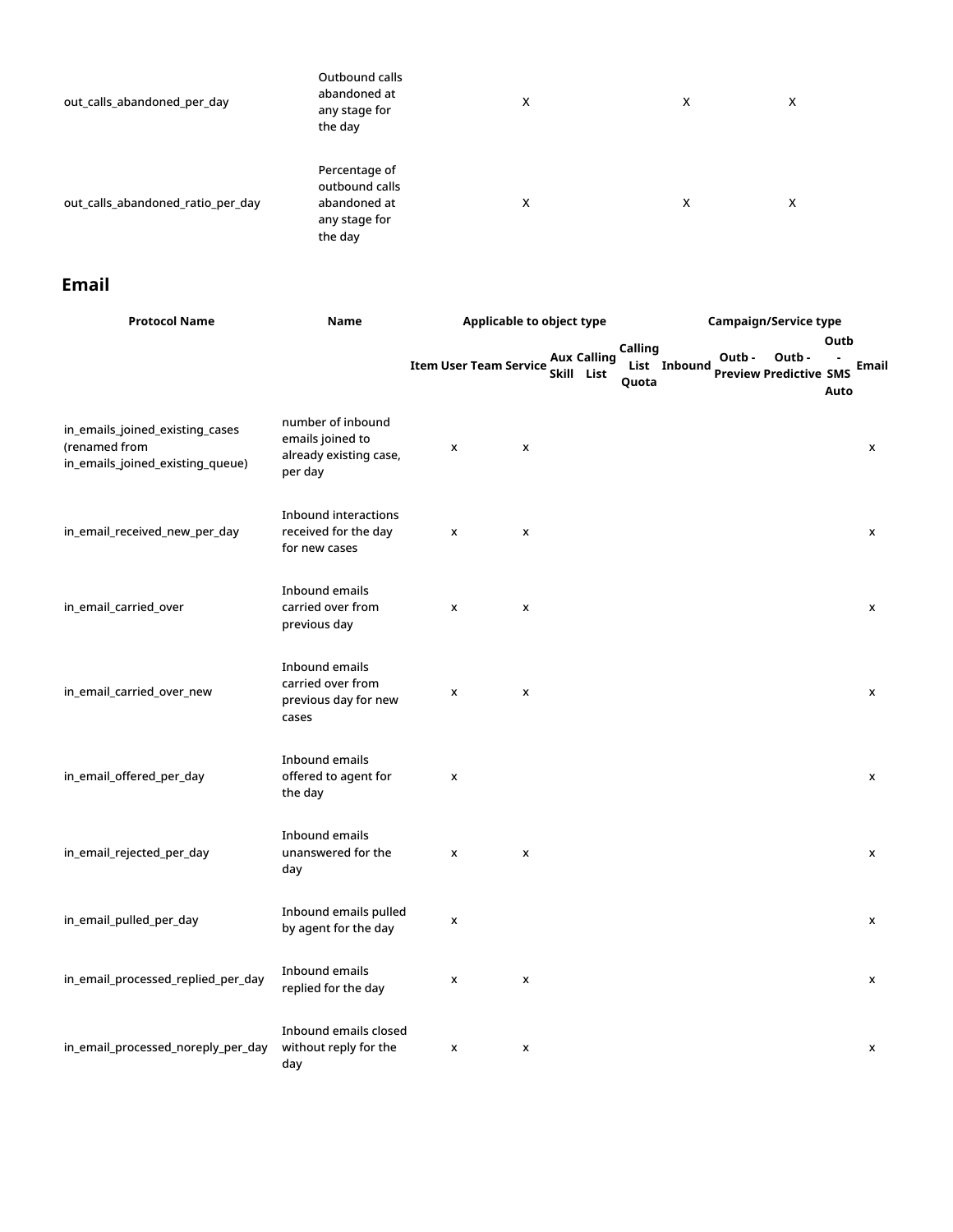| in_email_handled_new_per_day         | Number of new<br>emails processed by<br>agents, including<br>replied, closed<br>without reply,<br>transferred and<br>service changes | X | X                  | x |
|--------------------------------------|--------------------------------------------------------------------------------------------------------------------------------------|---|--------------------|---|
| in_email_waiting_in_personal_queues  | Inbound emails<br>currently on agents,<br>saved in personal<br>queues                                                                | X | X                  | x |
| in_email_waiting_in_pq_breached_sla  | Inbound emails<br>currently on agents,<br>saved in personal<br>queues, waiting in<br>excess of SLA time                              | X | X                  | x |
| out_email_waiting_in_personal_queues | Outbound emails<br>currently on agents,<br>saved in personal<br>queues                                                               | x |                    | x |
| in_service_changed_per_day           | Number of<br>interactions<br>recategorized to a<br>different service by<br>agents                                                    | x | X                  | X |
| in_service_change_received_per_day   | Number of<br>interactions re-<br>categorized from a<br>different service by<br>agents                                                |   | X                  | X |
| in_email_spam                        | Number of<br>interactions re-<br>categorized as spam<br>by agents                                                                    |   | X                  | x |
| in_email_trash                       | Number of<br>interactions re-<br>categorized as trash<br>by agents                                                                   |   | $\pmb{\mathsf{x}}$ | X |

## <span id="page-14-0"></span>**Configuration and runtime attributes**

|         | <b>Protocol Name</b> | Name | Applicable to object type     |              |      |                                   | Campaign/Service type |                   |                      |                             |  |  |
|---------|----------------------|------|-------------------------------|--------------|------|-----------------------------------|-----------------------|-------------------|----------------------|-----------------------------|--|--|
|         |                      |      | <b>Item User Team Service</b> | <b>Skill</b> | List | Aux Calling Calling List<br>Quota | <b>Inbound</b>        | Outb -<br>Preview | Outb -<br>Predictive | Outb - SMS<br>Email<br>Auto |  |  |
| item id |                      |      | х                             |              |      |                                   |                       |                   |                      |                             |  |  |
| user_id |                      |      | х                             |              |      |                                   |                       |                   |                      |                             |  |  |
| team_id |                      |      | X<br>х                        |              |      |                                   |                       |                   |                      |                             |  |  |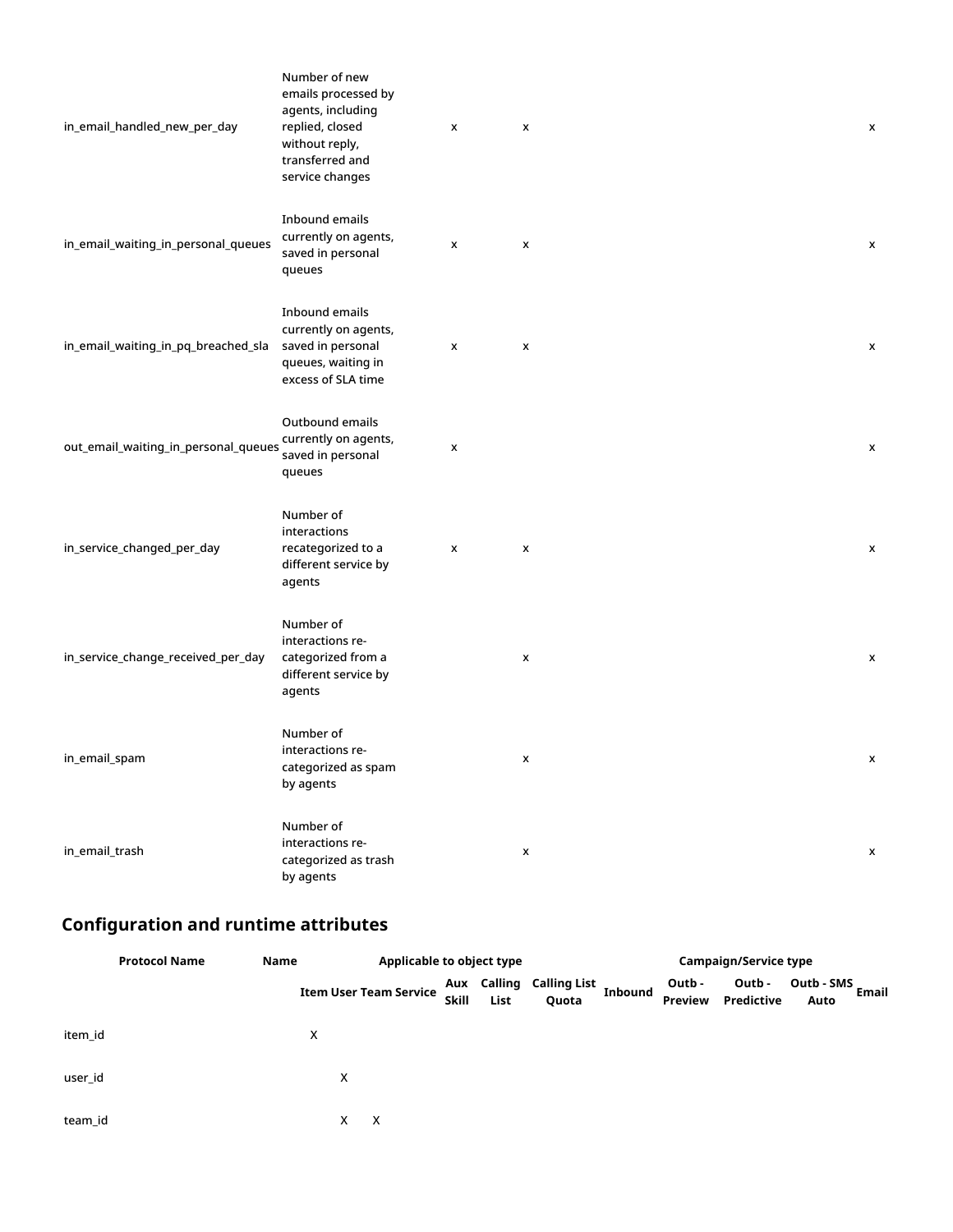| service_id                  | $\mathsf X$ |                    |             | $\mathsf X$        |                           |                           |                    |                    |             |             |
|-----------------------------|-------------|--------------------|-------------|--------------------|---------------------------|---------------------------|--------------------|--------------------|-------------|-------------|
| list_id                     |             |                    |             |                    | $\mathsf X$               |                           |                    |                    |             |             |
| name                        |             |                    | $\mathsf X$ | $\pmb{\mathsf{X}}$ | $\boldsymbol{\mathsf{X}}$ |                           |                    |                    |             |             |
| firstname                   |             | $\pmb{\mathsf{X}}$ |             |                    |                           |                           |                    |                    |             |             |
| lastname                    |             | $\pmb{\mathsf{X}}$ |             |                    |                           |                           |                    |                    |             |             |
| login_id                    |             | $\pmb{\mathsf{X}}$ |             |                    |                           |                           |                    |                    |             |             |
| extension                   |             | $\pmb{\mathsf{X}}$ |             |                    |                           |                           |                    |                    |             |             |
| team_name                   |             | $\mathsf X$        |             |                    |                           |                           |                    |                    |             |             |
| is_agent                    |             | $\pmb{\mathsf{X}}$ |             |                    |                           |                           |                    |                    |             |             |
| is_super                    |             | $\mathsf X$        |             |                    |                           | $\pmb{\mathsf{X}}$        | $\mathsf X$        | $\mathsf X$        |             | $\mathsf X$ |
| is_logged                   |             | $\pmb{\mathsf{X}}$ |             |                    |                           |                           |                    |                    |             |             |
| login_time                  |             | $\pmb{\mathsf{X}}$ |             |                    |                           | $\pmb{\mathsf{X}}$        | $\pmb{\mathsf{X}}$ | $\pmb{\mathsf{X}}$ |             |             |
| acd_state                   |             | $\mathsf X$        |             |                    |                           | $\pmb{\mathsf{X}}$        | $\pmb{\mathsf{X}}$ | $\pmb{\mathsf{X}}$ |             |             |
| state_duration              |             | $\mathsf X$        |             |                    |                           | $\pmb{\mathsf{X}}$        | $\pmb{\mathsf{X}}$ | $\pmb{\mathsf{X}}$ |             |             |
| reason                      |             | $\mathsf X$        |             |                    |                           | $\pmb{\mathsf{X}}$        | $\pmb{\mathsf{X}}$ |                    | $\mathsf X$ |             |
| acd_next_state              |             | $\pmb{\mathsf{X}}$ |             |                    |                           | $\pmb{\mathsf{X}}$        | $\pmb{\mathsf{X}}$ | $\mathsf X$        |             |             |
| next_reason                 |             | $\mathsf X$        |             |                    |                           | $\boldsymbol{\mathsf{X}}$ | $\mathsf{X}^-$     | $\mathsf X$        |             |             |
| active_item_id              |             | $\mathsf X$        |             |                    |                           | $\mathsf X$               | $\mathsf X$        | $\mathsf X$        |             |             |
| active_item_service_id      |             | $\mathsf X$        |             |                    |                           | $\pmb{\mathsf{X}}$        | $\mathsf X$        | $\pmb{\mathsf{X}}$ |             |             |
| active_item_service_name    |             | $\mathsf X$        |             |                    |                           | $\mathsf X$               | $\mathsf X$        | $\pmb{\mathsf{X}}$ |             |             |
| active_item_media_type      |             | $\mathsf X$        |             |                    |                           | $\mathsf X$               | $\mathsf X$        | $\mathsf X$        |             |             |
| active_item_state           |             | $\mathsf X$        |             |                    |                           | $\pmb{\mathsf{X}}$        | $\mathsf X$        | $\pmb{\mathsf{X}}$ |             |             |
| active_item_direction       |             | $\mathsf X$        |             |                    |                           | $\mathsf X$               | $\mathsf X$        | $\pmb{\mathsf{X}}$ |             |             |
| active_item_party_name      |             | $\mathsf X$        |             |                    |                           | $\mathsf X$               | $\mathsf X$        | $\pmb{\mathsf{X}}$ |             |             |
| active_item_party_firstname |             | $\mathsf X$        |             |                    |                           | $\mathsf X$               | $\mathsf X$        | $\pmb{\mathsf{X}}$ |             |             |
| active_item_party_lastname  |             | $\mathsf X$        |             |                    |                           | $\mathsf X$               | $\mathsf X$        | $\mathsf X$        |             |             |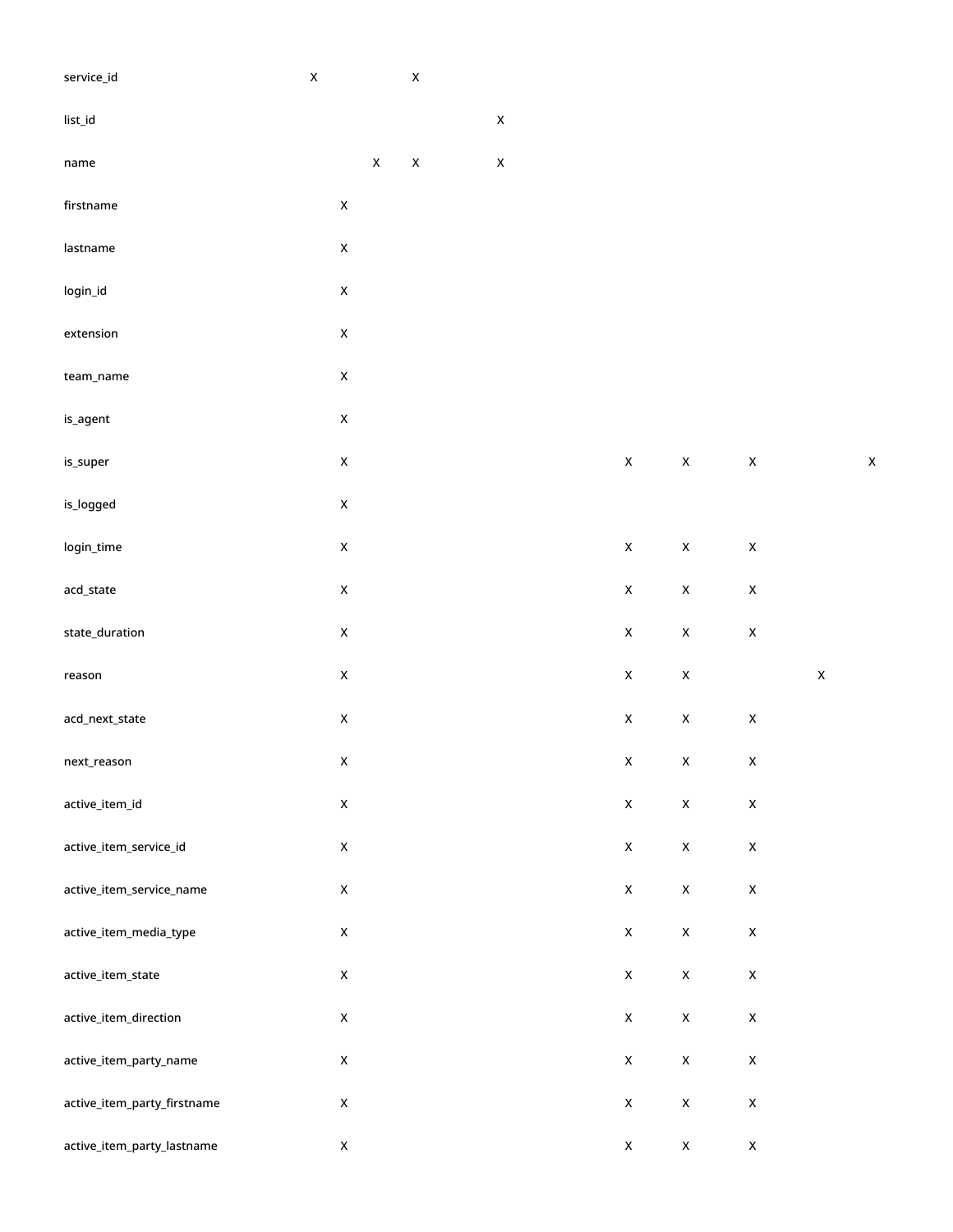| active_item_is_flagged           |                    | $\pmb{\mathsf{X}}$ |                    |                    | $\pmb{\mathsf{X}}$ | $\pmb{\mathsf{X}}$ | $\pmb{\mathsf{X}}$ |
|----------------------------------|--------------------|--------------------|--------------------|--------------------|--------------------|--------------------|--------------------|
| active_item_qm_monitor_user      |                    | $\pmb{\mathsf{X}}$ |                    |                    | $\pmb{\mathsf{X}}$ | $\pmb{\mathsf{X}}$ | $\mathsf X$        |
| active_item_qm_monitor_mode      |                    | $\pmb{\mathsf{X}}$ |                    |                    | $\pmb{\mathsf{X}}$ | $\pmb{\mathsf{X}}$ | $\mathsf X$        |
| active_item_qm_monitor_item_id   |                    | $\pmb{\mathsf{X}}$ |                    |                    | $\pmb{\mathsf{X}}$ | $\pmb{\mathsf{X}}$ | $\mathsf X$        |
| active_item_qm_monitored_item_id |                    | $\pmb{\mathsf{X}}$ |                    |                    | $\mathsf X$        | $\mathsf X$        | $\pmb{\times}$     |
| active_item_talk_duration        |                    | $\pmb{\mathsf{X}}$ |                    |                    | $\pmb{\mathsf{X}}$ | $\pmb{\mathsf{X}}$ | $\mathsf X$        |
| active_item_hold_duration        |                    | $\pmb{\mathsf{X}}$ |                    |                    | $\pmb{\mathsf{X}}$ | $\pmb{\mathsf{X}}$ | $\mathsf X$        |
| active_item_sentiment            |                    | $\pmb{\mathsf{X}}$ |                    |                    | $\pmb{\mathsf{X}}$ | $\pmb{\mathsf{X}}$ | $\mathsf X$        |
| items                            |                    | $\pmb{\mathsf{X}}$ |                    |                    |                    |                    |                    |
| media_type                       | $\pmb{\mathsf{X}}$ |                    |                    |                    |                    |                    |                    |
| ${\sf state}$                    | $\mathsf X$        |                    | $\pmb{\mathsf{X}}$ |                    |                    |                    |                    |
| direction                        | $\mathsf X$        |                    |                    |                    |                    |                    |                    |
| service_name                     | $\pmb{\mathsf{X}}$ |                    |                    |                    |                    |                    |                    |
| party_name                       | $\pmb{\mathsf{X}}$ |                    |                    |                    |                    |                    |                    |
| party_firstname                  | $\pmb{\mathsf{X}}$ |                    |                    |                    |                    |                    |                    |
| party_lastname                   | $\mathsf X$        |                    |                    |                    |                    |                    |                    |
| is_flagged                       | $\pmb{\mathsf{x}}$ |                    |                    |                    |                    |                    |                    |
| qm_is_recording                  | $\pmb{\mathsf{X}}$ |                    |                    |                    |                    |                    |                    |
| qm_monitor_user                  | $\mathsf X$        |                    |                    |                    |                    |                    |                    |
| qm_monitor_mode                  | $\pmb{\mathsf{X}}$ |                    |                    |                    |                    |                    |                    |
| qm_monitor_item_id               | $\mathsf X$        |                    |                    |                    |                    |                    |                    |
| qm_monitored_item_id             | $\pmb{\mathsf{X}}$ |                    |                    |                    |                    |                    |                    |
| talk_duration                    | $\pmb{\mathsf{X}}$ |                    |                    |                    |                    |                    |                    |
| hold_duration                    | $\mathsf X$        |                    |                    |                    |                    |                    |                    |
| priority                         |                    |                    |                    | $\pmb{\mathsf{X}}$ |                    |                    |                    |
| state_reason                     |                    |                    | $\pmb{\mathsf{X}}$ |                    |                    |                    |                    |